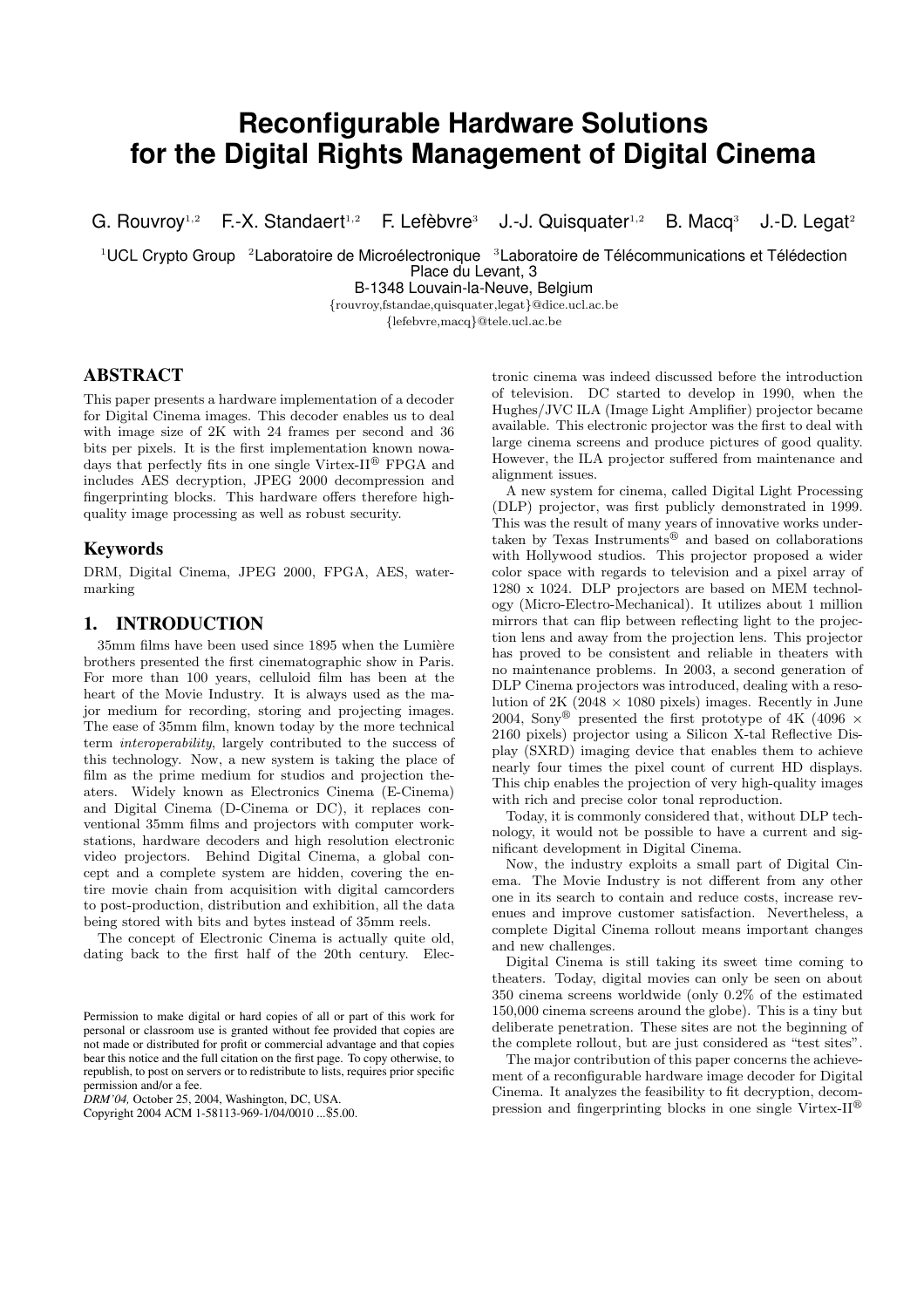FPGA. We also achieve designs that meet the main requirements of Digital Cinema. The decryption step covers the study of a well-adapted AES core in terms of resources and throughput. We currently get the best AES design in terms of Throughput/Area ratio. The decompression part proposes the implementation of JPEG 2000 adapted to 2K images. Complete JPEG 2000 IPs are scarce and we achieve the first FPGA solution that can efficiently deal with large images. Finally, we get a fingerprinting design that allows an efficient solution to track illegal camcorder capture in theaters. We currently achieve the first academic hardware implementation of a watermarking scheme.

This paper is structured as follows. Section 2 explains why the rollout to Digital Cinema is so gradual. It details the financial and technical issues and the major players involved in the DC process. Section 3 presents the future Digital Cinema system and its main interesting features. Our developed image decoder in an FPGA is presented in Section 4. Section 5 analyzes the security of our FPGA solution against traditional piracies of 35mm system. Finally, Section 6 concludes this paper.

# **2. GRADUAL DIGITAL CINEMA ROLLOUT**

Today, for Hollywood studios and exhibitors, a global system, suitable for a wide-spread rollout, does not exist. Some financial and technical issues still persist.

# **2.1 Financial Issues**

Principal financial issues are published in the literature and concern four distinct aspects.

- 1. The global system cost is a major difficulty. Indeed the value of a new digital projection unit is around \$150,000 for one third the lifetime ( $\simeq$  3 years) of a new 35mm film projector, which costs about \$30,000.
- 2. Benefits for distribution are incredibly huge. Studios would probably save more than 800 million dollars annually, replacing the conventional 35mm reel (between \$1,500 and \$3,000 per single print of a movie) with a digital distribution  $(\pm \$200)$ . Theaters would not generate any other additional benefits if the ticket prices remain as nowadays.
- 3. DC could never drive enough extra traffic through its box offices to purchase digital projection systems. A financial contribution from the studios is therefore vital.
- 4. A last and indirect aspect is the piracy issue. In general, piracy is important when the value (for the pirate) of the pirated content exceeds the cost to mount piracy. In traditional 35mm systems, piracy is a serious problem. The goal of a movie pirate is to get an unprotected copy of film, which can be electronically distributed all over the internet without any restrictions. This illegal redistribution becomes especially relevant using file sharing systems such as Edonkey and Kazaa. This wide availability of movie copies (shortly after their release) is responsible for income loss of several million dollars (evaluated by the studios to two billion dollars annually). An important question therefore subsists concerning the true security of current digital projection prototypes. The search for

solutions to solve or at least decrease the problem is really worth the burden. In this view, Digital Cinema offers great opportunities.

The first three aspects do not seriously influence the technical issues. Only the piracy problem has a significant impact on technical and security considerations. Therefore, we devote additional arguments detailing this current piracy.

Well-known attacks of 35mm systems can have one of the following forms:

- 1. Pirates are involved in the production chain and can directly hack the film content before its distribution around the globe.
- 2. Piracy results from direct thefts of physical reels in distribution processes or in box offices where reels are stored.
- 3. Pirates  $(i.e.$  projectionists) are able to duplicate original movies without any evidences (against them) of provable thefts. In addition, it is almost impossible to identify the pirate among all cinema projectionists.
- 4. Camcorder capture of projected movies (in the theater) is a significant attack against celluloid systems. It is asserted that seventy percent of the copies are made using camcorders in theaters  $[18]$  (e.g. seventy percent of those copies have been traced from theaters in the area of Manhattan).

# **2.2 Technical Issues**

Today, all technical documents are only drafts under construction and mostly unpublished. Nevertheless, we can outline the following requirements:

• Full interoperability has to be achieved in order to enable a worldwide rollout. In Digital Cinema, it means that when someone sends you bytes, your equipment understands them and the resulting process is correctly achieved. Many steps require interoperability: the manner in which numerical content is digitally packaged when sent by the distributor, the file formats themselves, the distribution of security keys, the processes of decryption and decompression within the exhibition theater, and the control data that accompanies image and audio content for use by pictures and sound decoders. Any variation in any one of these steps creates a negative impact on interoperability. For the decoder, it therefore means that the system must comply with the current drafts and also easily evolve to future norms, which requires fast upgrades without the removal and change of hardware devices.

Today, four different commercial systems are in place (Avica, GDC, EVS and QuVIS), requiring four individual mastering processes to guarantee that a digital movie can be played on each system. These test sites are therefore not fully interoperable. Nevertheless, these test theaters are very useful for studios, distributors, exhibitors and equipment makers to learn the practical issues of Digital Cinema.

• *Image quality* has to be really optimal in order to offer better quality entertainment than celluloid films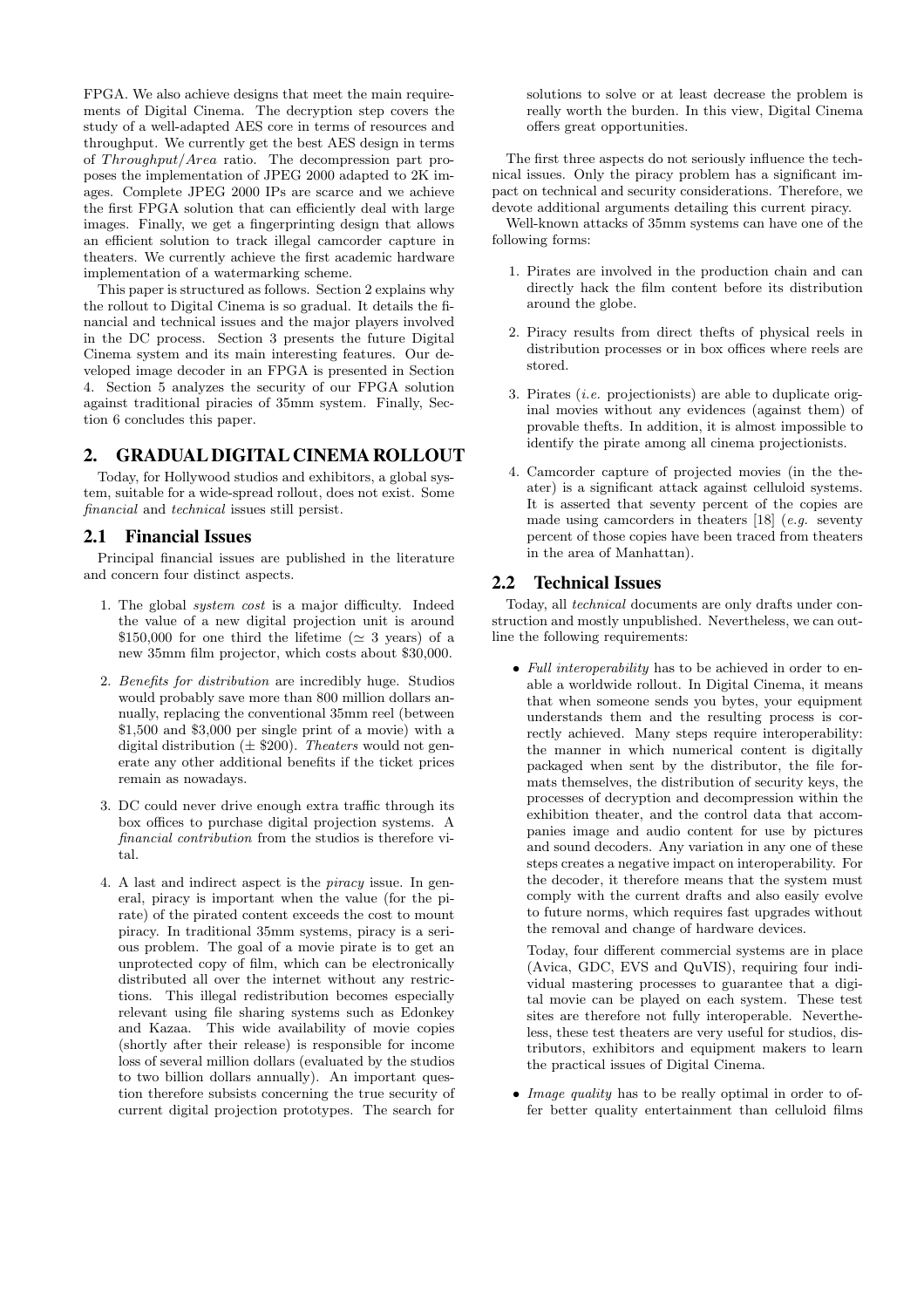and current DVDs and digital home videos. A visually lossless quality must therefore be promoted.

For specialists, Digital Cinema can offer better quality than celluloid films. Special demonstrations with digital projection side-by-side with film were achieved in order to evaluate the digital screening. The major conclusion is that there are important differences. Nevertheless, not everyone agrees that digital projection today is efficient enough to replace the traditional film. Exhibitors claim that it must be arguably better than film in order to justify the expense of Digital Cinema rollout.

- *Multi-resolution* is one of the major flexibility of future norms. It means that all servers (in projection rooms) are able to store compressed movie files with 2K or 4K resolutions and that all decoders are designed in order to display those contents. It also promotes two decoder/projector generations: the 2K and 4K.
- Security is a generic term that covers the encryption of images, subtitles and audio contents, the key exchange, the conditional access, the monitoring system, the fingerprinting and the physical robustness against attacks of various form. Therefore, it covers the Digital Rights Management (DRM) of Digital Cinema.

### **2.3 Major Players Involved**

In January 2000, the first open meetings of  $\text{SMPTE}^1$  Digital Cinema Technology (DC28) were held in Los Angeles. Nowadays, the current Committee counts more than 100 members representing worldwide experts. DC28 is divided into seven study groups: Mastering, Compression, Conditional Access, Transport and Delivery, Audio, Theater Systems, and Projection units. The term "study group" is well chosen. The purpose of these groups is to uncover and discuss the various issues that the full deployment of DC faces. The DC28 Committee is chartered to provide engineering guidelines, recommendations and standards to ensure interoperability, compatibility, performance and support for future innovation in Digital Cinema. This Committee has therefore to solve the first two issues exposed in Subsection 2: the digital and cinema problems, respectively corresponding to the interoperability and the projection quality.

The high cost of the equipment and the prudence of electronic distribution request in this view a business negotiation<sup>2</sup>. Groups have thus been created: The National Association of Theater Owners (NATO) and a new American group called Digital Cinema Initiatives (DCI). Recently, these two organizations announced the enforcement of the legal framework for a business negotiation.

NATO is the largest exhibition trade organization in the world, representing more than 26,000 movie screens in more than 20 countries worldwide. Current membership includes the largest cinema chains in the world and hundreds of independent theater owners.

DCI was created in March 2002, as a joint venture of the seven major American motion picture studios ( $\text{Disney}^{\circledR}$  $\mathrm{Fox}^{\circledR}, \mathrm{MGM}^{\circledR}, \mathrm{Paramount}^{\circledR}, \mathrm{Sony\,Pictures\,Entertainment}^{\circledR},$ Universal<sup>®</sup> and Warner Bros.<sup>®</sup> studios). DCI's primary purpose is to establish and document specifications [6] for an

open architecture for Digital Cinema that ensures a uniform and high level technical performance, reliability and quality control. DCI will also facilitate the development of business plans and strategies to help the deployment of digital systems in movie theaters. It represents then studio inputs to the SMPTE DC28 process [22, 28]. The issue of the final version of the DCI Technical Specifications is expected for autumn 2004.

An equivalent European group of DCI is the European Digital Cinema Forum (EDCF). It was formed at a meeting in June 2001 which gathered thirty representatives of institutions, companies and trade associations within the European film, TV, video and telecom sectors. Inputs to the DC28 process are also provided by this European consortium.

Since the beginning of DC, a real progress has been made simultaneously on business and technical issues. It is commonly claimed that, even if the road ahead may be rough, Digital Cinema still continues to evolve and profit from significant developments.

### **3. FUTURE DIGITAL CINEMA SYSTEM**

A digital system will involve many components built by different manufacturers. The system will have to support various contents from different providers. Open and uniform standards must then be developed to promote competition, worldwide compatibility and interoperability. SMPTE DC28, EDCF, and especially DCI are therefore chartered to provide these standards.

Even if the writing of the following subsections gives the impression of definitive Digital Cinema specifications, current works on global systems are only draft specifications, mostly unpublished [6, 28]. Next subsections do not pretend to be exhaustive: hundreds of pages would be necessary. It only tries to introduce the global system and major Digital Cinema characteristics to allow the reader to understand the whole significance of this paper.

### **3.1 Global System Overview**

In order to describe the specific requirements and standards for Digital Cinema, it is useful to subdivide the system into a framework of blocks. A functional framework of a Digital Cinema encoding and a decoding system is respectively shown in Fig. 1 and 2.

The major illustrated components are the following ones:

- Digital Cinema Distribution Master (DCDM) corresponds to the uncompressed, decrypted set of files containing the content and its associated data.
- Compression is a process that reduces redundancies in source essence data. System requirements related to this process and its inverse (decompression) are under construction. In June 2004, a worldwide standard was selected. The chosen algorithm was JPEG 2000 (Part 1: Core coding system [11]).
- Security contains system requirements that deal with the protection of the intellectual property rights. Processes for encryption, decryption, key management, link encryption, and fingerprinting are constituent elements of the security scheme. Advanced Encryption Standard (AES, [19]) with 128-bit key will be the chosen encryption algorithm.

<sup>&</sup>lt;sup>1</sup>Society of Motion Picture Television Engineers.

 ${}^{2}$ Third issue in Subsection 2.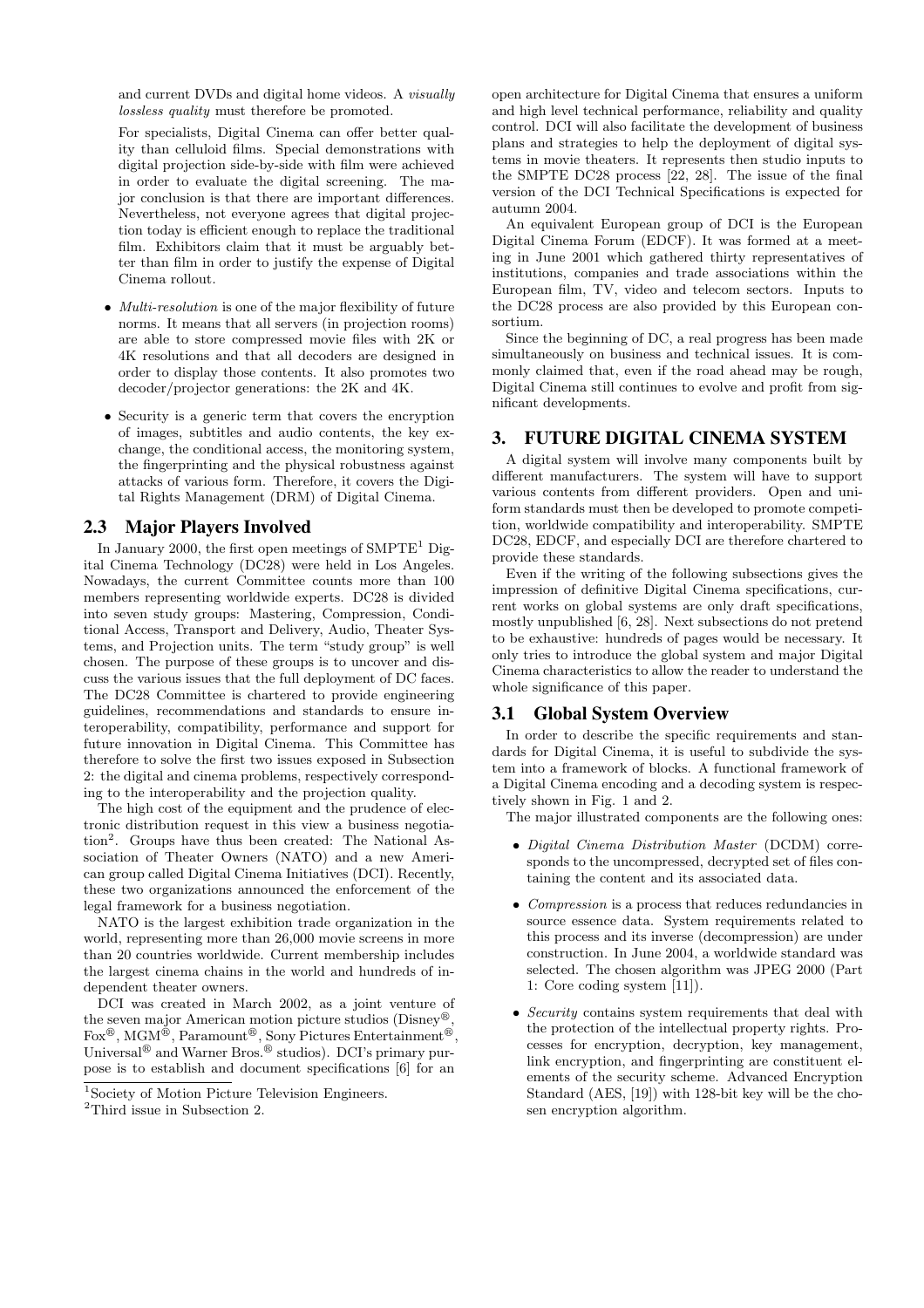

Figure 1: Functional encoding flow



Figure 2: Functional decoding flow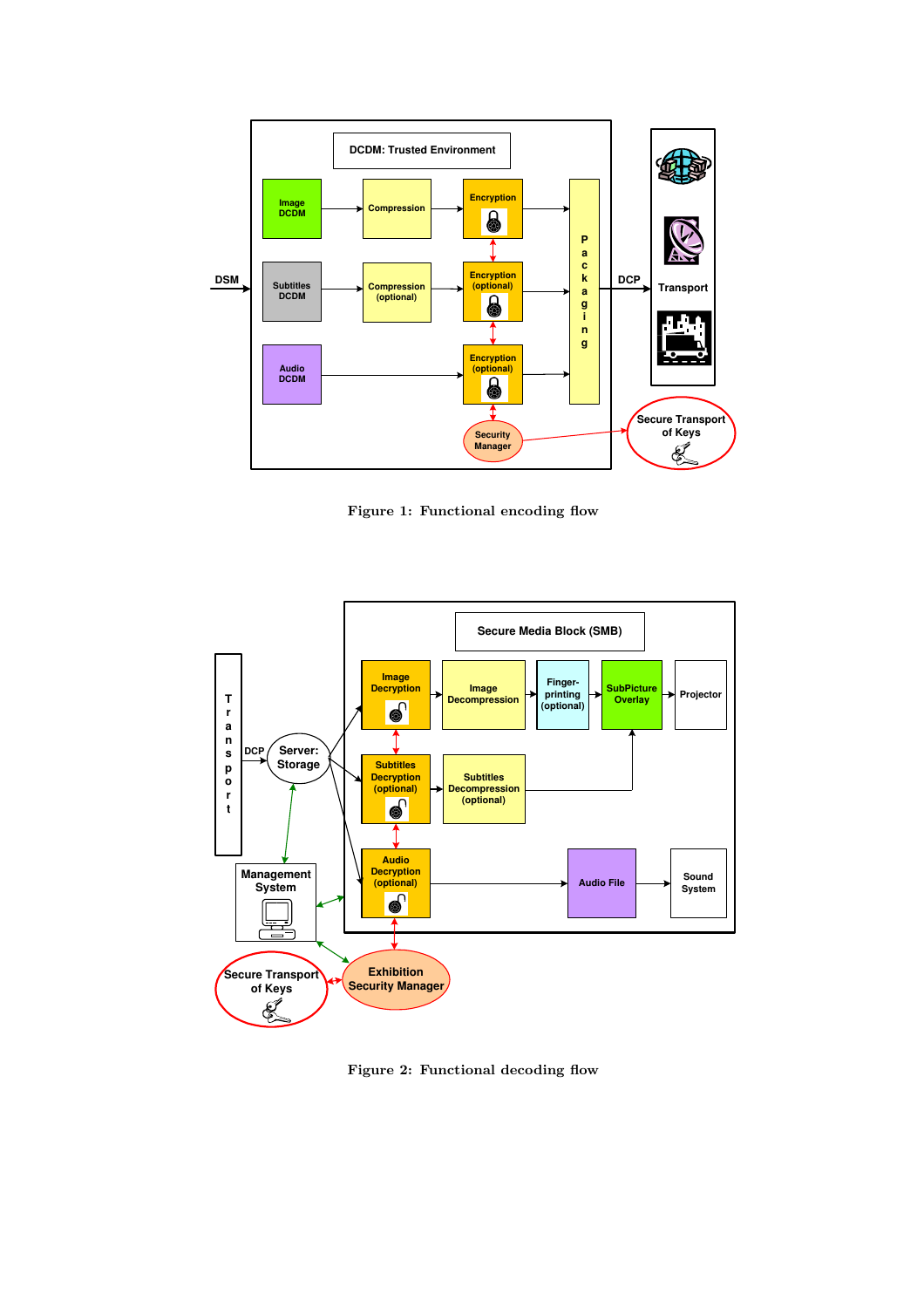- Packaging illustrates the process of wrapping and unwrapping compressed and encrypted files for distribution and play-out. The frame encapsulation should probably be the MXF standard.
- *Transport* deals with the distribution of the packaged media through satellite links, internet or boxes of DVDs.
- Theater Management System includes the required system equipment installed at a theater for control, scheduling, logging, diagnostics and system monitoring.
- Projection is the system that has the performance characteristics used to display the images on the screen in 2K or 4K format.

### **3.2 Important Technical DC Requirements**

This subsection briefly details some potential important technical DC requirements in order to place the next sections of this paper into the right context.

#### *3.2.1 Digital Cinema Distribution Master*

The purpose of the DCDM is to set rules for exchanging images, subtitles, audio and auxiliary data to encoding systems and to the Digital Cinema decoder system. The DCDM is the output of the post production Digital Source Master (DSM) and is also the image, subtitle and audio structures. These structures are mapped into file formats that encompass the DCDM. A quality control check is then performed in order to verify items like synchronization, image size, number of frames per second and so on. This requires the DCDM files to be played directly to the final decoding devices in their native decrypted, uncompressed and unpackaged form.

If the content does not meet this DCDM specification, it is the content creators and DSM responsibility to convert it to the DCDM format before it can be used for Digital Cinema.

Once the DCDM is encoded, encrypted, and packaged for distribution, it is considered to be the Digital Cinema Package (DCP). This term is used to distinguish the package from the raw files collection defined as the DCDM.

#### *3.2.2 Multi-Resolution Image Structure*

The DCDM requires a multi-resolution image structure that provides both 2K and 4K resolution files, so that studios can choose to deliver either 2K or 4K masters and both 2K and 4K projectors can be deployed and supported. This interesting and very important feature is illustrated in Fig. 3. 2K is the typical size of the best current DC resolution in production. 4K will be the top quality resolution in the future knowing that the first prototype of 4K Digital Cinema projector (developed by Sony) was demonstrated to the Hollywood community in June 2004.

This multi-resolution scheme implies that all servers are able to store a compressed DCDM of 2K or 4K resolution. The decoder for 2K projector needs to extract and display the 2K resolution file from 2K or 4K DCDM file. The future 4K projector also requires to display both DCDM formats, therefore capable to resize 2K DCDM files. This scheme deals with 12 bits per component (36 bits per pixel (bpp)) which can give visually lossless quality. 2K mastering also works with 24 or 48 frames per second (fps) even though 4K mastering is only interested in 24 fps.

#### *3.2.3 Secure Media Block*

The storage and Media Block (MBlk) are components of the theater system. The storage is the hardware that holds the packaged content for eventual playback. Knowing that a 2-hour movie requires from 300 to 800 GBytes, the storage resources must be incredibly huge. The MBlk is the hardware device (or devices) that converts the packaged content into streaming data that finally turns into images and sound in the theater. It achieves real-time decryption, decompression and eventually fingerprint processes. The decryption process needs to deal with peak throughput of 300, 600, or 800 Mega bits per second (Mbps) respectively for 2K (24 fps), 2K (48 fps) and 4K (24 fps). The decompression and fingerprinting outputs range from 1.8 to 7.2 Giga bits per second (Gbps) for decoders from 2K (24 fps) to 4K images (24 fps). Storage and MBlk components can be physically merged together or separated from each other. In a separated MBlk, the decryption step needs to occur in this block to ensure its security. It is therefore called the Secure Media Block (SMB) as detailed in the right part of Fig. 2. A large part of this paper aims at defining and proposing a secure, modular and real-time SMB for 2K images (24 fps, 36 bpp) for Digital Cinema. Our paper only investigates implementations on image processing and does not consider subtitles and audio problems. In addition, our modular approach allows us to easily adapt our decoder to the top quality 4K images, however increasing the physical cost of our solution.

#### *3.2.4 Component Design*

In order to reach interoperability, the hardware and software used in the global system, and especially in the SMB, have to be easily upgraded as discoveries in technology are made. Upgrades need to be achieved in such a way that the content can be distributed and be compatible with the latest hardware and software as well as earlier adopted equipment installations.

The Digital Cinema system should provide a reasonable path for upgrading to future technologies. It is important to make it possible for susceptible components to be replaced or upgraded without the replacement of the complete system.

#### *3.2.5 Global Reliability*

Reliability is the key part of Digital Cinema systems. In future digital theater, the show should not be interrupted regularly. Equipment could break down but the expected average between failures has to be about 10,000 hours.

# **4. RECONFIGURABLE HARDWARE DECODER**

The major contribution of this paper concerns the achievement of a reconfigurable hardware image decoder for Digital Cinema, called Secure Media Block (SMB) by the DCI. It was implemented in one single reconfigurable hardware, a Xilinx Virtex-II<sup>®</sup> FPGA (XC2V6000-4, [34]) where all blocks fit in it and are developed in such a way that no data flow transits outside the FPGA, except the input and output data. Currently, neither universities nor industrial groups propose such a global solution that fully meets current DC drafts. Only separated blocks from different groups were published. They are presented below and are not always relevant solutions.

Fig. 4 shows the proposed image decoder for Digital Cin-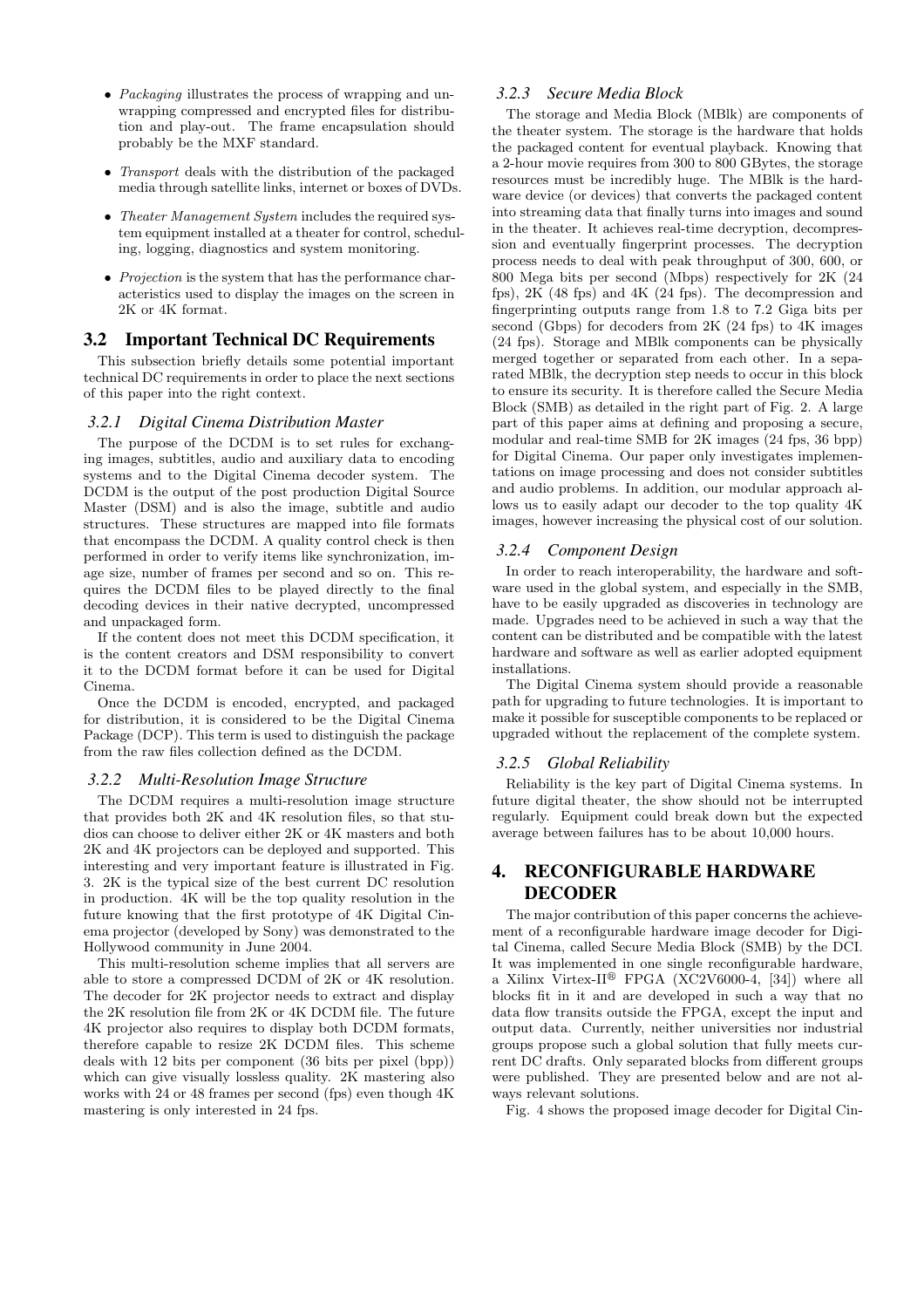

Figure 3: Multi-resolution image structure

ema. It enables us to draw up our research frame in three major parts: the decryption, the decompression and fingerprinting steps.

### **4.1 AES Decryption**

### *4.1.1 Requirements of Digital Cinema*

This cryptographic block is the first and most important protection layer applied to high-value digital media content. It allows the confidentiality of the DCP (Digital Cinema Package) for foreign users and a conditional access for Secure Media Blocks (SMBs) in authorized theaters.

The encryption/decryption method will be based on the AES cipher in Cipher Block Chaining (CBC) mode with 128 bit keys. Image frames will be encrypted as independentlydecipherable units in order to deal with unexpected projection breaks and to support mid-show restarts. Each frame will have a random 128-bit Initialization Vector to start the new CBC mode. The secret key will be kept constant at least during a thousand frames, maybe during a complete film of 2 hours. To be accurate, the CBC mode requires the length of the plaintext to be padded to a multiple of the cipher block size, which is 16 bytes for the chosen AES. The padding method will potentially add one to fifteen constant bytes.

AES with 128-bit key is estimated to remain a suitable and secure solution for the next decades. The CBC is a natural choice considering that this mode is widely used. Indeed, if the whole picture has two identical plaintext blocks, both resulting ciphertexts will be completely different in contrast to the ECB mode.



Figure 4: Image decoder for Digital Cinema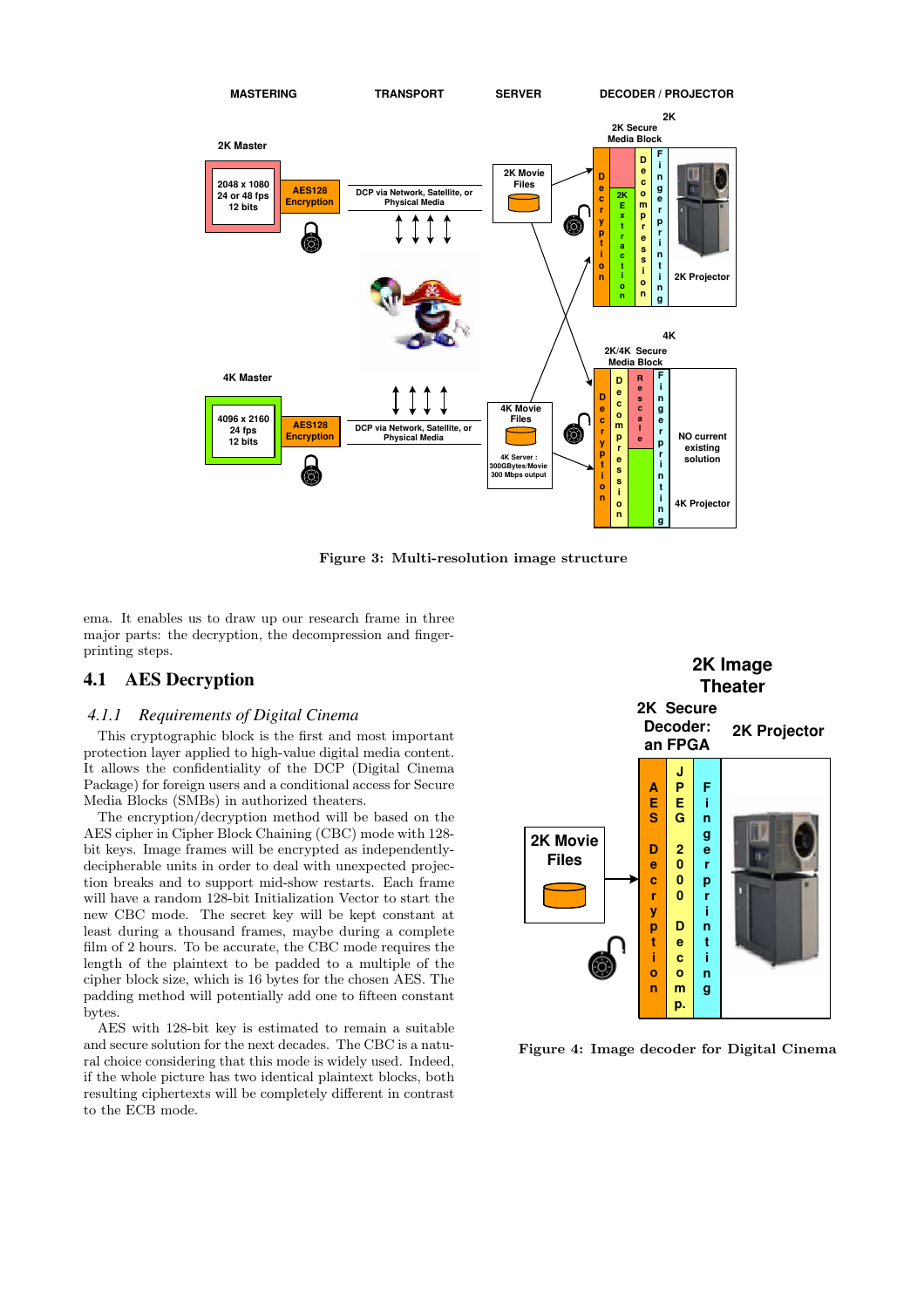

Figure 5: Our complete AES design

#### *4.1.2 FPGA Implementation and Results of AES*

Implementation choices are not detailed in this paper. However, the reader can refer to paper [25] for more technical information.

Our AES design combines the data-path part and the key scheduling part. Since the key scheduling is done with precomputation, this part does not work simultaneously with the encryption/decryption process. It is therefore possible to share resources between both circuits. Both parts of the circuit were thought to perfectly fuse together without additional ressources. This allows reaching very high frequency. The global design is shown in Fig. 5. We fused the key and plaintext inputs to one register. The input and output registers are packed into IOBs to improve the number of resources used and the global frequency of the design. We also focuss on a design that enables CBC mode of operation.

The final implementation results are given in Table 1 for Spartan-3<sup>®</sup> and Virtex-II<sup>®</sup> devices. Spartan-3 ([35]) device is mentioned to enable comparisons with another design. Our FPGA module can deal with a throughput of 300 Mbps. We currently achieve the best AES encryptor/decryptor known nowadays (in terms of Throughput/Area ratio) with a maximum data rate of 342 Mbps.

Table 2 compares our AES solution into a Spartan-3 device with the previous best solution [10] (Sept. 2003) into a Spartan-II component.

We finally achieve an implementation of AES in CBC mode which is 63% better in terms of Throughput/Area

| Device                | ${\rm XC3S50\text{-}4}$ | $XC2V40-6$ |
|-----------------------|-------------------------|------------|
| LUTs used             | 293                     | 288        |
| Registers used        | 126                     | 113        |
| Slices used           | 163                     | 146        |
| RAM blocks            | 3                       | 3          |
| Latency (cycles)      | 46                      | 46         |
| Output every (cycles) | '44                     |            |
| Frequency (MHz)       | 71.5                    | 123        |

Table 1: Final results of our complete sequential AES

| AES Algorithm         | Gaj's    | Jurs            |
|-----------------------|----------|-----------------|
| Device                | XC2S30-6 | <b>XC3S50-4</b> |
| RAM blocks            | 3        | 3               |
| <b>Slices</b>         | 222      | 163             |
| Latency (cycles)      | 44       | 46              |
| ECB Throughput (Mbps) | 166      | 208             |
| ECB Throughput/Area   |          |                 |
| (Mbps/slices)         | 0.75     | 1.26            |
| CBC Throughput (Mbps) | 166      | 199             |
| CBC Throughput/Area   |          |                 |
| (Mbps/slices)         | 0.75     | 1.22            |

Table 2: Comparisons with the best previous sequential AES implementation

ratio assuming that Spartan-II and Spartan-3 are equivalent.

### **4.2 JPEG 2000 Decompression**

#### *4.2.1 Requirements of Digital Cinema*

Image compression for Digital Cinema has to work with data reduction techniques to decrease the size of the data for economical delivery and storage. Compression is typically used to ensure transmission bandwidth or media storage limitations. Indeed, a raw movie of 2 hours (2K images, 24 fps, 36 bpp) represents more than 1700 GBytes. Therefore, compression ratios of about 5-8 are usually considered in DC.

The system has to use perceptual coding techniques in order to achieve an efficient compression ratio with a good image quality. The image quality is therefore dependant on the scene content and the compressed bit-rate. Digital Cinema image compression does not directly rely on bandwidth or storage requirements. In DC, the bit-rate must be adapted to the desired image quality rather than the reverse.

Hereunder, we enumerate the fundamental requirements of the DC compression algorithm:

- 1. The selected compression algorithm must be license free or with very reasonable terms and conditions for the Digital Cinema use.
- 2. The Digital Cinema image compression system will use only one worldwide-standardized image compression specification. Public specification must be available with sufficient algorithmic details in order to enable any society to build encoders and decoders.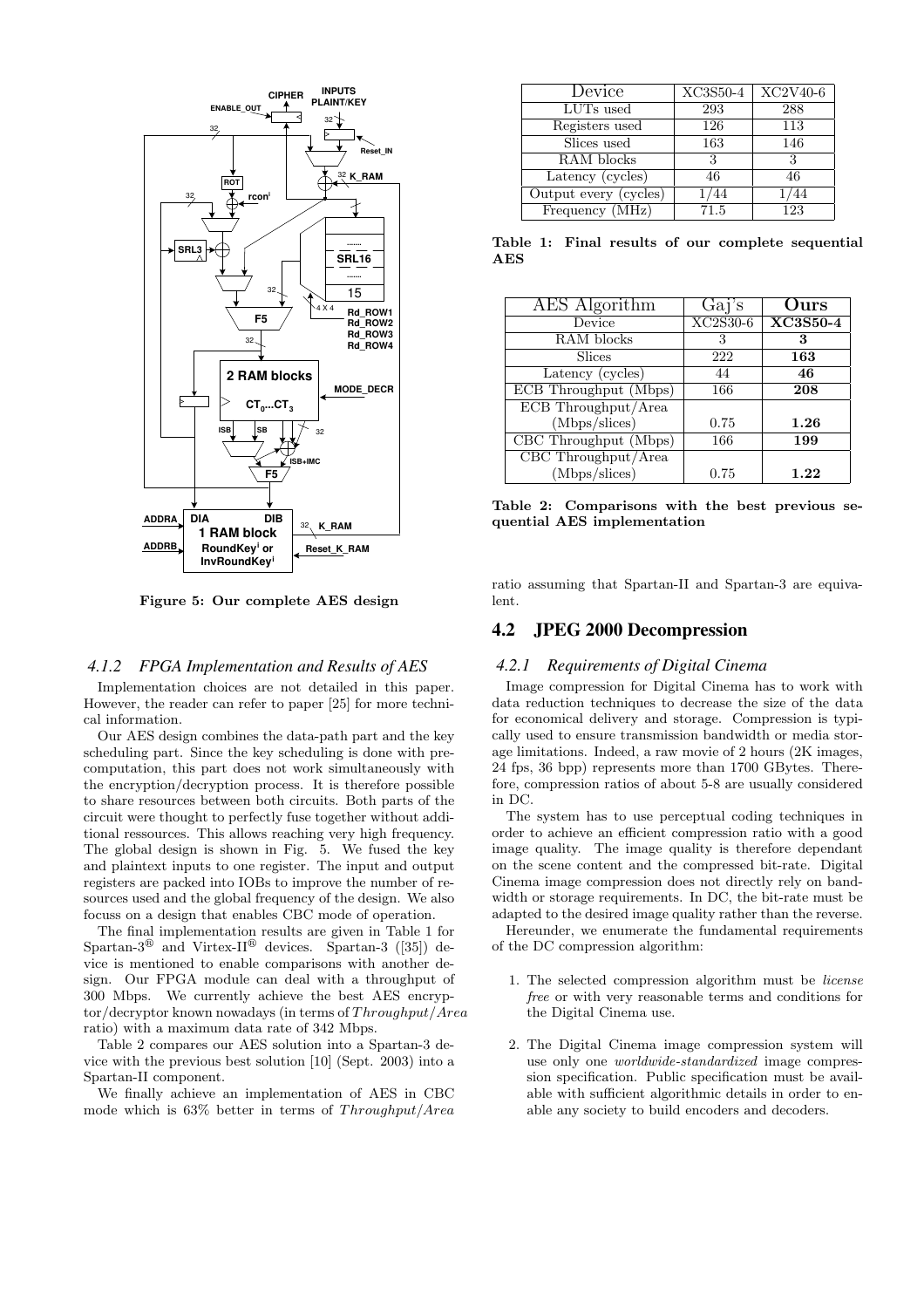- 3. The image compression must be visually lossless under normal viewing conditions. Visually lossless means that human eyes should not be able to distinguish differences between the reconstructed picture after decompression and their original raw image during a normal projection in a theater.
- 4. A constant image quality approach with a variable bitrate must be promoted instead of a constant throughput with a variable image quality.
- 5. The selected compression algorithm must easily deal with a *multi-resolution* image structure as previously detailed .
- 6. The selected algorithm must deal with error detection and resilience. However, Digital Cinema will be transmitted over relatively low-noise channels. Efficient error concealment for DC may be less necessary than for television applications.
- 7. The compression system must support random access functionalities in order to deal with power failures and undesired interruptions.

All separated points, but especially 1, 5 and 7, promoted Motion JPEG 2000 ([11, 12, 13]) in place of MPEG-2, MPEG-4, H.264/ AVC, or other standardized algorithms. This work does not pretend to fairly compare Motion JPEG 2000 with other compression systems: hundreds of pages would be necessary. Good academic papers and reports [17, 27, 36] exist. The first paper exposes the superior rate-distortion performance of Motion JPEG 2000 for high resolutions and bitrates in comparison with pure intra coding H.264/AVC. The second paper demonstrates the functionalities improvements provided by JPEG 2000. The last technical report concludes that Motion JPEG 2000 propose good compression efficiency, error resilience and video quality in comparison with Motion JPEG and MPEG-2. Nevertheless, papers [17, 36] commonly consider that the Motion JPEG 2000 compression algorithm has a high computation complexity to meet real-time software applications.

Therefore, this paper investigates a hardware solution of this complex and efficient compression algorithm in order to reach the DC requirements. We only give results concerning our 2K image decoders (24 fps, 36 bpp). Nevertheless, our design methodology (based on a modular and scalable design) is also valid to deal with 4K images if additional hardware resources (larger or multiple FPGAs) are available.

#### *4.2.2 FPGA Implementation and Results of JPEG 2000*

Due to space constraints, implementation details are not mentioned. Nevertheless, the reader can refer to previously published paper [9].

The global architecture has been implemented in VHDL and synthesized and routed in an FPGA (XC2V6000-4). Table 3 presents the resources used with this configuration. As it can be seen, only 61.8% of the RAM resources are used. Further development could make use of these free resources.

Table 4 presents the bit-rates achieved by our architecture. As we can see, this configuration yet enables real-time 4:4:4 video decoding for the 2K images (24 fps, 36 bpp) and

| Device          | XC2V6000-4                     |
|-----------------|--------------------------------|
| LUTs used       | 51,416 over 67,584 $(76.1\%)$  |
| Slices used     | $30,323$ over $33,792$ (89.7%) |
| RAM blocks used | 89 over $144(61.8\%)$          |
| Frequency (MHz) | 89.9                           |

Table 3: Final results of our complete JPEG 2000

| Compression | Complete Scheme                  |
|-------------|----------------------------------|
| ratio       | $2K$ images)<br>$/ \mathrm{sec}$ |
| 1:10        | 14.63                            |
| 1:14        | 18.20                            |
| 1:20        | 25.92                            |
| 1:32        | 42.94                            |

Table 4: Bit-rates achieved by the proposed architecture

a compression ratio of 20. For a compression ratio of 11, the same format is supported with 4:2:2 images. No information is given concerning a 4K image decoder. Nevertheless, our modular FPGA design approach allows us to easily achieve this requirements provided that larger Virtex-II<sup>®</sup> devices exist or that multiple use of FPGAs are allowed.

Several other JPEG 2000 hardware implementations have been developed. The main coding options differences between three recent implementations and the proposed architecture are listed in Table 5. A comprehensive comparison of their performances (bit-rates achieved) is difficult as the output bit-rate strongly depends on the compression ratio targeted. For example, the architecture in [1] offers good performance while allowing large tile size. Nevertheless, more details than those provided on their website would be necessary to achieve a valuable comparison. Our FPGA solution is therefore the first academic one presenting a modular and efficient FPGA solution dealing with large image size.

# **4.3 Fingerprinting**

### *4.3.1 Requirements of Digital Cinema*

The fingerprinting process only prevents piracies based on an illegal camcorder recording (in the projection room) and on a "probing attack" between the decoder and the projector. If this process remains robust, the purpose of Digital Cinema fingerprints is to provide event-specific forensic evidences in these cases of theft.

Current DC drafts do not recommend a specific fingerprinting process. It will probably be the responsibility of the content owners to select their algorithm.

Nevertheless, the following set of desirable features are suggested.

- Fingerprints must not perceptibly degrade the quality of the image in which the marks are embedded.
- Embedded watermarks must be sufficient to identify the time, location, projection room, and other relevant details of the theft.
- Fingerprints must be reliably extracted from hacked materials.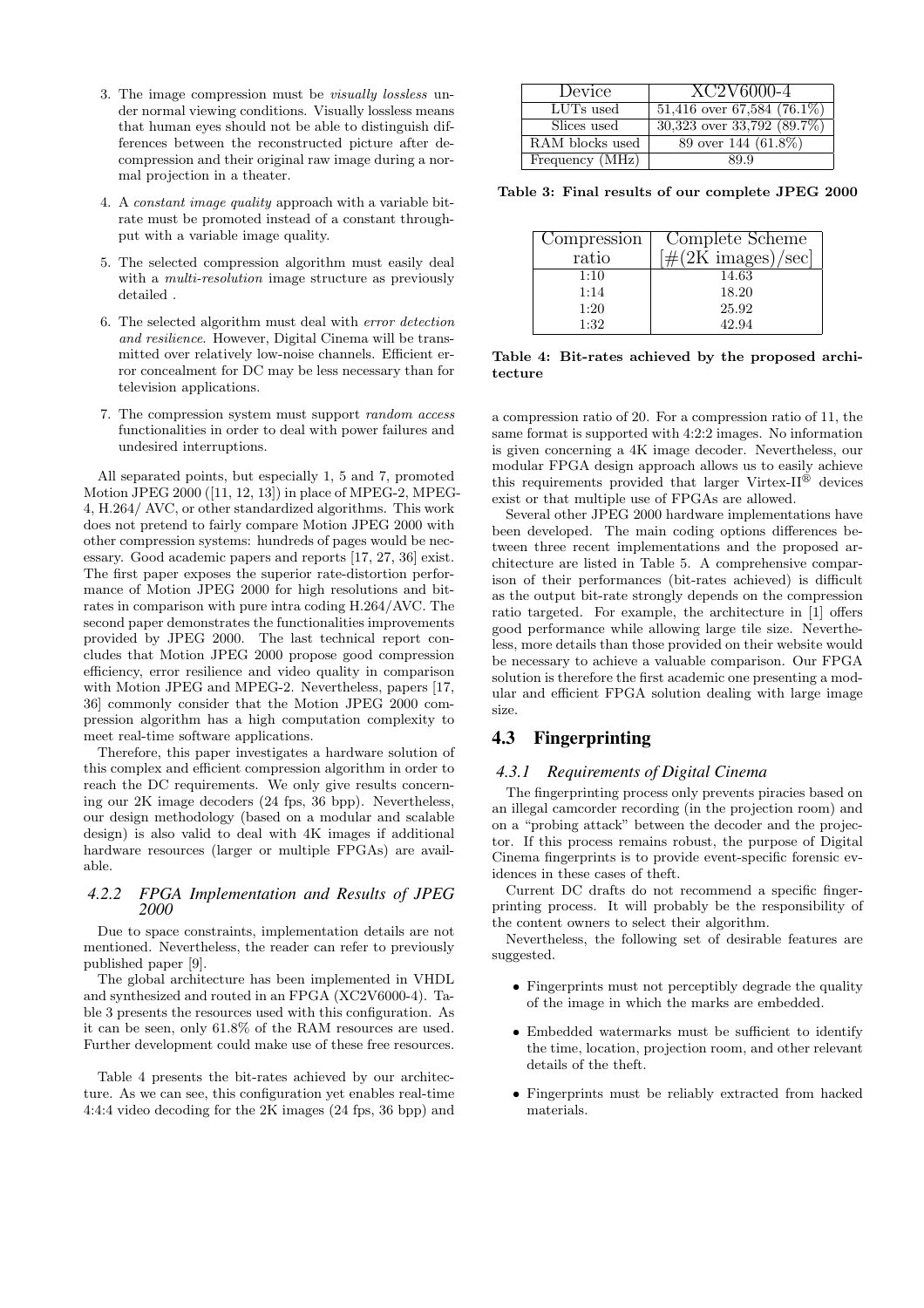|                          | Barco             | Arizona           | Analog                | Proposed           |
|--------------------------|-------------------|-------------------|-----------------------|--------------------|
|                          | Silex[4]          | Univ. $[2]$       | Devices <sub>[1</sub> | architecture       |
| Technology               | <b>FPGA</b>       | ASIC              | ASIC                  | <b>FPGA</b>        |
|                          | XC2V3000          | $0.18 \mu m$      |                       | XC2V6000-4         |
| Max. tile size           | $128 \times 128$  | $128 \times 128$  | $2,048 \times 4,096$  | $512 \times 4,096$ |
| Max. cblk size           | $32 \times 32$    | $32 \times 32$    | not provided          | $2,048$ coeff.     |
| Wavelet filters          | $(5,3)$ -lossless | $(5,3)$ -lossless | $(5,3)$ -lossless     | $(5,3)$ lossy      |
| used                     | $(9,7)$ -lossy    | $(9,7)$ -lossy    | $(9,7)$ -lossy        | and lossless       |
| Number of Entropy coders |                   |                   |                       | 10                 |

Table 5: Differences between recent implementations and our architecture

- Fingerprints have to be robust enough in order to allow recovering from distorted stolen images. Marks have also to resist image processing intended to obscure the fingerprinting data.
- Detection and extraction does not need to occur in real-time.

### *4.3.2 FPGA Implementation and Results of our fingerprinting scheme*

The selected fingerprinting scheme for our decoder is a watermarking algorithm developed in our UCL telecommunication laboratory (TELE) and presented in many conferences [7, 8, 16, 26]. This algorithm ensures a strong resistance against some attacks such as print and scan, compression, noise, cropping, translation and rotation. It is a spatial domain algorithm based on secret 56-bit keys. Copyright and tracking are practical applications for this watermarking algorithm. This hidden 64-bit mark contains enough information (such as theater location, projection room and time) to track the corrupted and illegal movie files.It was used successfully in several European projects ([3] and [5]).

Once again, the goal of this paper does not attempt to detail this algorithm but tries to validate the feasibility of a complete hardware image decoder for Digital Cinema.

The final implementation results are given in Table 6 for a Xilinx Virtex-II<sup>®</sup> FPGA (XC2V500-4). We detail the resources used for two frame sizes  $(1024 \times 768$  and 2K images).

Our design is able to fingerprint all 2K video frames even if we need to project at a dataflow over 48 fps. Therefore, we fully meet the DC requirements for the 2K format. Concerning 4K images, the throughput has to be increased by a factor of two. A more parallelized design must be achieved, dealing with two or four pixels per clock cycle.

| Device                | XC2V500-4         | XC2V500-4          |
|-----------------------|-------------------|--------------------|
| Frame size            | $1024 \times 768$ | $2048 \times 1080$ |
| LUTs used             | 2474              | 4045               |
| Registers used        | 1136              | 1142               |
| Slices used           | 1562              | 2349               |
| RAM blocks used       | 4                 |                    |
| Multipliers used      | 4                 | 4                  |
| Latency (cycles)      | 3080              | 6152               |
| Output every (cycles) |                   |                    |
| Frequency (MHz)       | 143.9             | 143.9              |
| Throughput (Mbps)     | 5180              | 5180               |
| Number of fps         | 182.98            | 65.06              |

Table 6: Final results of our complete fingerprinting scheme

Other designs of fingerprinting schemes are also rare. Today, only a few universities and societies (such as Thales and Philips) propose schemes designed for DC applications. Most of currently solutions come from commercial schemes. Nevertheless, very small algorithmic details are published.

### **4.4 Reconfigurability Feature**

It is worth noting that our global solution really innovates in terms of reconfigurability.

In order to reach interoperability, our hardware SMB can be easily upgraded as discoveries in technology are made. Upgrades need to be achieved in such a way that the content can be distributed and be compatible with the latest hardware as well as earlier adopted equipment installations.

Our Digital Cinema decoder based on a Virtex-II® FPGA provides a perfect path for upgrading to future technologies. For traditional dedicated hardware (ASICs), the complete SMB or some hardware components would have to be replaced in case of upgrades. We propose a FPGA solution that efficiently allows remote reconfigurability and therefore could deal with any evolution in DC norms.

### **5. SECURITY ANALYSIS**

In order to fairly evaluate the security of our decoder, we propose first to briefly extrapolate the four current wellknown attacks of 35mm system (detailed in Subsection 2.1) to our Digital Cinema decoder:

- 1. Our solution does not prevent a pirate from hacking movies directly in the production chain. Additional security layers (conditional accesses, fingerprinting, ...) are thus required in production studios in order to track the piracy. This is obviously out of concern for the proposed system.
- 2. Concerning the robbery of distribution media in delivery processes or in projection offices, the attacker does not have a physical access to the decryption device. Therefore, the security rests on the symmetric cryptographic algorithm (AES) as well as the number of secret keys. Knowing that a two-hour movie film represents 300 GBytes of encrypted data, which corresponds to less than  $2^{35}$  ciphertexts, an AES encryption with a single secret key  $K_{dec}$  is theoretically secure enough. Nevertheless, it should be preferable to regularly change this key during the movie in order to improve the global robustness of the system. An appropriate number of keys  $K_{dec(i)}$  should be between 1000 and 10000 for one movie in order to have independent encrypted movie sequences of less than eight seconds. Finding one secret key will not significantly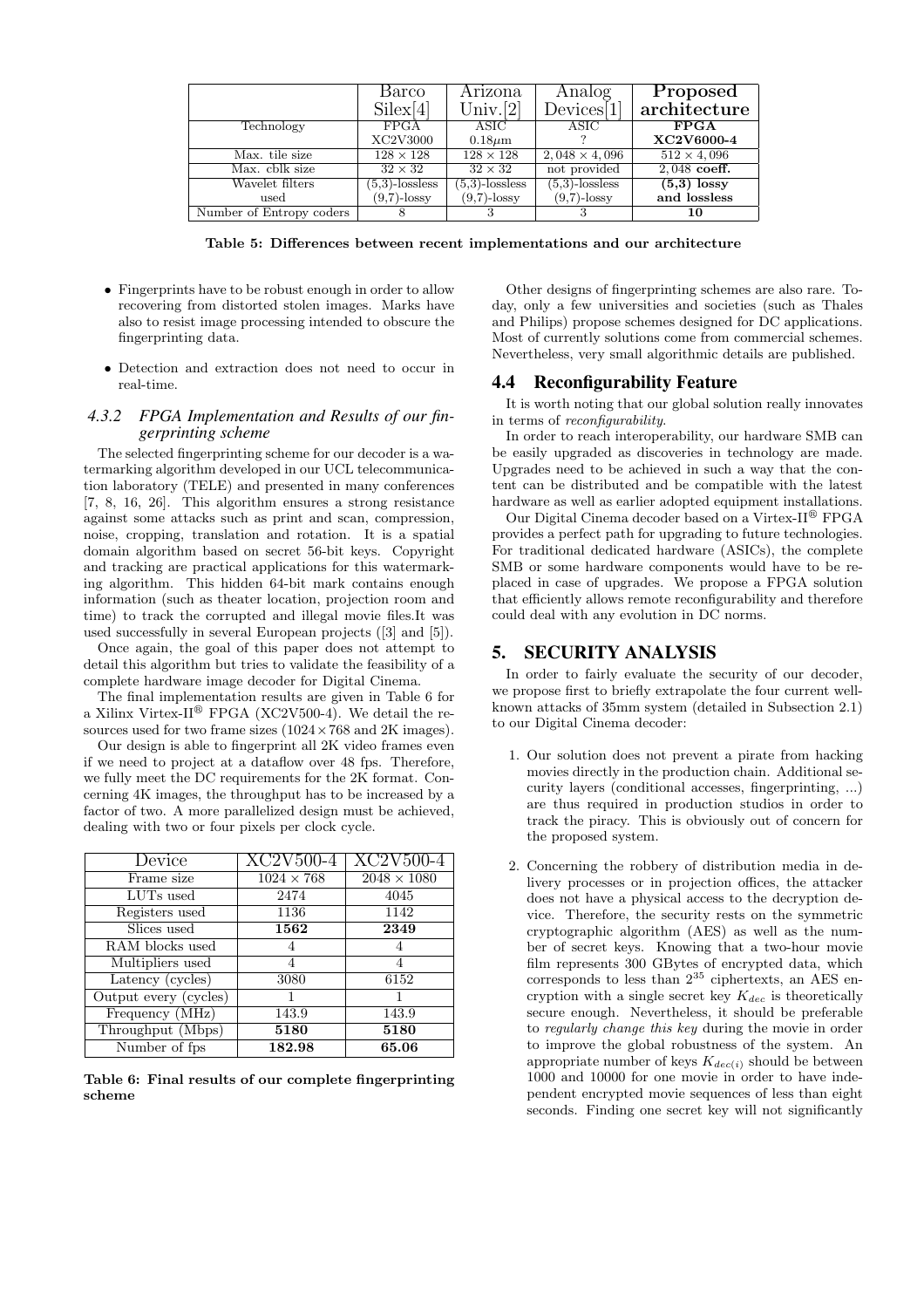corrupt the global system. In addition, these secret keys must also be changed for every new film. Our AES decryption module allows all these features.

- 3. Attacks where the projectionists are able to duplicate the original encrypted film without any evidences of thefts are still possible. Nevertheless, if no secret keys are directly given to theater employees and directors, the system remains secure. In this thesis, we want to promote the use of a smart card (valid for one movie) that confidentially contains the secret keys  $K_{dec(i)$  sc required for decryption of the movie. It is therefore necessary to achieve a mutual authentication between the smart card and the decoder (using a challengeresponse protocol based on symmetric-key or publickey techniques), before performing the secure transfer of all secret keys. In addition to the secret keys for the conditional access  $(K_{auth})$  and secure transfer  $(K_{trans})$ , the FPGA decoder must store (at the configuration) another secret key  $(K_{dec, FPGA})$  also required for the decryption process of movie. Indeed, we improve the security using shared secret keys between the smart card and the FPGA, which forces an attacker to hack both devices. The secret keys for the decryption of the movie can be thus expressed as  $K_{dec(i)} = F(K_{dec\_FPGA}, K_{dec(i)\;SC}).$
- 4. Camcorder capture of projected movies can be also an important attack of digital systems. Projectionists as well as spectators can be responsible of such hacking. Projectionists could organize illegal and private projection session in order to perform high-quality camcorder recordings of movies. Nevertheless, thanks to the conditional access and projector monitoring, these dishonest employees will be directly spotted. Concerning unscrupulous spectators, the fingerprinting process should enable us to track illegal copies, locate the corrupted projection rooms and increase the surveillance of suspected theaters. A robustness evaluation of our fingerprinting scheme is proposed in the Appendix.

In addition to major Digital Cinema requirements, our considered reconfigurable hardware decoder proposes additional security layers. This is due to the use of FPGAs (as discussed in paper [33]):

- In comparison to current commercial solutions (mostly based on separated triple-DES and MPEG-2 chips without a fingerprinting process), the three main blocks of our decoder are implemented in one single FPGA device. Therefore, our solution prevents any "probing attacks" after decryption and/or decompression blocks because no internal data transits outside the FPGA. A fully-integrated hardware chip is an additional countermeasure that should significantly not increase the price of the complete digital projection unit but would widely increase this security.
- Our reconfigurable hardware chip enables cheap and easy renewal of the system. In order to prevent attacks under construction, our device choice enables fast periodical security renewals.
- If an attack against the cryptographic algorithm (AES) or against our fingerprinting algorithm is discovered, our system enables easy upgrades of the broken scheme.

• Readback is a feature  $(e.g.$  for easy debugging) that is supplied for most FPGA designers. Nevertheless, an attack can be performed using this option. It is called "Readback Attack" and consists in reading the configuration of the FPGA in order to recover secret keys or clone the decoder itself. The attacker can also try to intercept the bitstream at the configuration step. Thanks to recent FPGA families, the readback functionality can be prevented with security bits and the configuration bitstream can be encrypted (FPGA includes thus 3-DES decryptor). Obviously, we chose such an FPGA.

Currently, only meticulous side-channel attacks can be performed to recover all secret keys. As these secret keys only concern a single movie file, this film will be hacked, but the entire system will not be compromised. It is possible to raise the cost of the physical attacks by means of tamper-resistant countermeasures. As asserted above, the high cost of DC equipment as well as the small set of theaters make it possible to deploy more sophisticated security countermeasures to prevent side-channel attacks against an FPGA. A tamper-resistant AES decryptor must be therefore recommended.

# **6. CONCLUSION**

The first contribution of this paper concerns the achievement of an image decoder designed for Digital Cinema. The proposed architecture was a trade-off between the unpublished DC drafts and our personal expertise. We proposed an efficient AES decryption module dealing with 300 Mbps in CBC mode. We also achieved JPEG 2000 decompression and fingerprinting blocks (for 2K images, 24 fps and 36 bpp). These modules perfectly meet current Digital Cinema requirements. We also evaluated the reconfigurability and security features of our approach.

The global design was implemented in one single Virtex- $II^{\circledR}$  FPGA (XC2V6000-4) that is currently available for about \$4,000. It is the first solution known nowadays that efficiently integrates the global design in one chip. We are currently developing a more efficient version of JPEG 2000 block that will probably reduce the cost by a factor of about 10.

### **7. ACKNOWLEDGMENTS**

This work has been funded by the Walloon region (Belgium) through the research project TACTILS http://www.dice.ucl.ac.be/crypto/TACTILS/T home.html

### **8. REFERENCES**

- [1] Analog Devices, JPEG 2000 Video CODEC (ADV202),, Summer 2003, [Online] Available: http://www.analog.com.
- [2] K. Andra, T. Acharya, and C. Chakrabarti, A High-Performance JPEG2000 Architecture, IEEE Transactions on Circuits and Systems for Video Technology, vol. 13, no. 3, pp. 209-218, March 2003.
- [3] ASPIS: An Authentication and Protection Innovative Software System for DVD and Internet, European project, IST-1999-12554.
- [4] Barco-Silex, JPEG2000 Decoder: BA111JPEG2000D Factsheet, October 2003, [Online] Available: http://www.barco.com.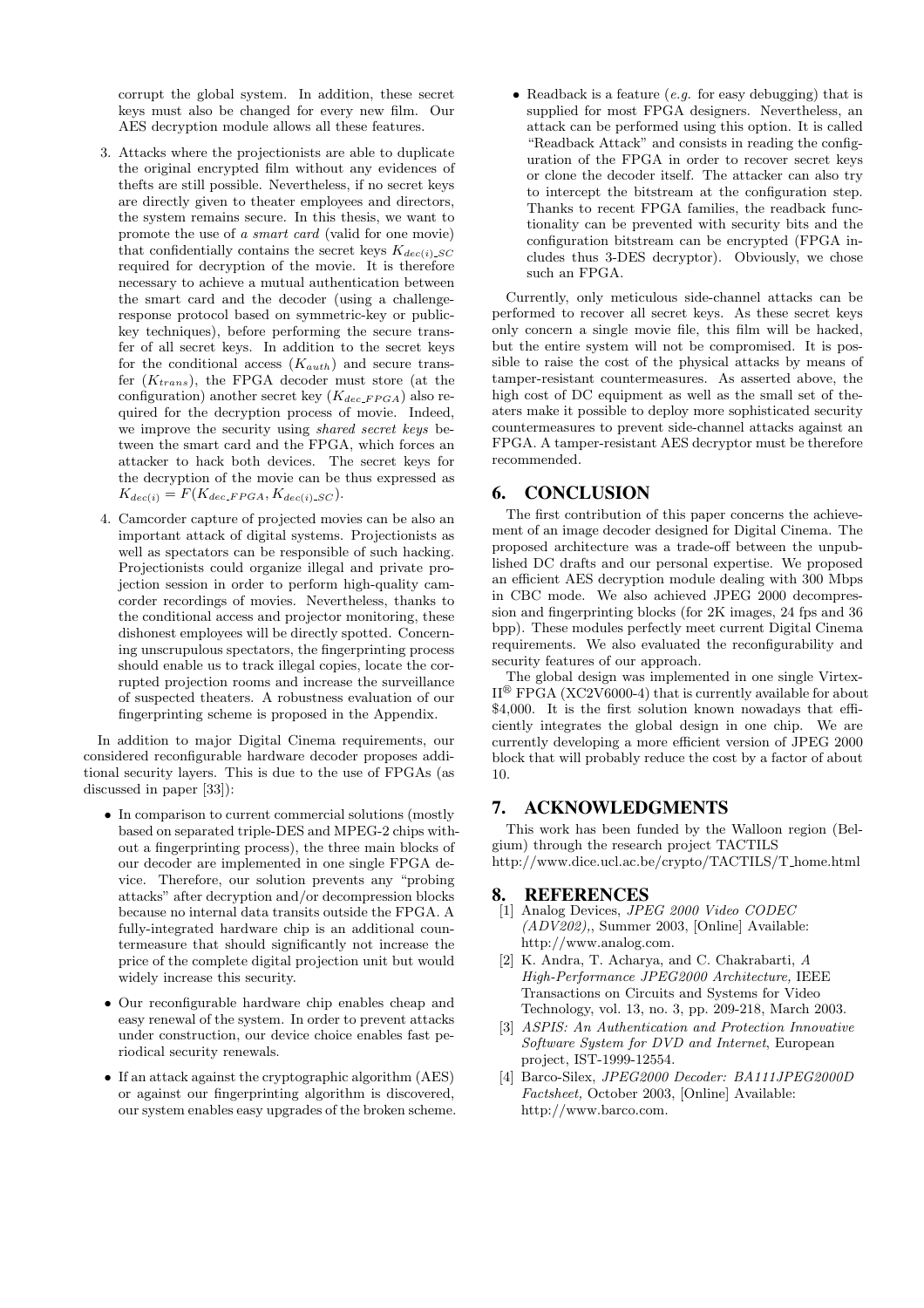- [5] CERTIMARK: Certification For Fingerprinting Techniques, European project, IST-1999-10987.
- [6] Digital Cinema Initiatives (DCI), Digital Cinema System Specification (version 3), Confidential draft, November 2003.
- [7] J.-F. Delaigle, C. De Vleeschouver, and B. Macq, Watermarking algorithm based on a human visual model, Signal Processing, vol. 66, n3, May 1998, pp. 319-336.
- [8] D. Delannay and B. Macq, Generalized 2-D cyclic patterns for secret watermark generation, in the proceedings of ICIP'00, 2000.
- [9] A. Descampe, F.-O. Devaux, G. Rouvroy, B. Macq, and J.-D. Legat, An Efficient FPGA Implementation of a flexible JPEG 2000 Decoder for Digital Cinema, in the proceedings of EUSIPCO 2004, Vienna, Austria, September 2004.
- [10] K. Gaj and P. Chodowiec, Very Compact FPGA Implementation of the AES Algorithm, in the proceedings of CHES 2003, Lecture Notes in Computer Science, vol. 2779, pp. 319-333, Springer-Verlag.
- [11] ISO/IEC 15444-1: Information Technology-JPEG 2000 image, Part 1: Core coding system, 2000.
- [12] ISO/IEC 15444-3: Information Technology-JPEG 2000 image coding system-Part 3: Motion JPEG 2000, 2002.
- [13] ISO/IEC 15444-8: JPSEC, security aspects, Part 8, 2003.
- [14] D. Kirovski, M. Peinado and F.A.P. Petitcolas, *Digital* rights management for digital cinema, Invited paper in Security in Imaging: Theory and Applications, International Symposium on Optical Science and Technology. San Diego, USA, July 2001.
- [15] M. Kutter and F.A.P. Petitcolas, Fair evaluation methods for image watermarking systems, Journal of Electronic Imaging, vol. 9, no. 4, pp. 445455, October 2000.
- [16] F. Lefebvre, D. Gueluy, D. Delannay and B. Macq, A print and scan optimized fingerprinting scheme, in the proceedings of MMSP'01, pp. 511-516, Cannes, France, 2001.
- [17] D. Marpe, V. George, H. L. Cycon and K. U. Barthel, Performance evaluation of Motion-JPEG2000 in comparison with H.264/AVC operated in pure intra coding mode, SPIE Conf. on Wavelet Applications in Industrial Processing, Photonics East, Rhode Island, USA, October 2003.
- [18] R. Merritt, Compression schemes take screen test for digital cinema, EE Times, March 31, 2004.
- [19] National Bureau of Standards, FIPS 197, Advanced Encryption Standard, Federal Information Processing Standard, NIST, U.S. Departement of Commerce, November 2001.
- [20] F.A.P. Petitcolas, Watermarking schemes evaluation, I.E.E.E. Signal Processing, vol. 17, no. 5, pp. 58-64, September 2000.
- [21] M. Rabbani and R. Joshi, An overview of the JPEG 2000 still image compression standard, Signal Processing: Image Communication, vol. 17, no. 1, pp. 3-48, January 2002.
- [22] R.M. Rast, SMPTE Technology Committee on Digital Cinema-DC28: A Status Report, SMPTE Journal, vol. 110, no. 2, pp. 78-84, February 2001.
- [23] G. Rouvroy, F.-X. Standaert, J.-J. Quisquater and J.-D. Legat, Efficient Uses of FPGAs for Implementations of the DES and its Experimental Linear Cryptanalysis, IEEE Transactions on Computers, Special Edition on Cryptographic Hardware and Embedded Systems, vol. 32, no. 4, pp. 473-482, April 2003.
- [24] G. Rouvroy, F.-X. Standaert, J.-J. Quisquater and J.-D. Legat, Design Strategies and Modified Descriptions to Optimize Cipher FPGA Implementations: Fast and Compact Results for DES and Triple-DES, in the proceedings of FPL 2003, Lecture Notes in Computer Science, vol. 2778, pp. 181-193, Lisbon, Portugal, September 2003, Springer-Verlag.
- [25] G. Rouvroy, F.-X. Standaert, J.-J. Quisquater and J.-D. Legat, Compact and Efficient Encryption/Decryption Module for FPGA Implementation of the AES Rijndael Very Well Suited for Small Embedded Applications, in the second proceedings of ITCC 2004, special session on embedded cryptographic hardware, pp. 583-587, USA, Las Vegas, April 2004.
- [26] G. Rouvroy, F. Lefebvre, F.-X. Standaert, B. Macq, J.-J. Quisquater and J.-D. Legat, Hardware Implementation of a Fingerprinting Algorithm Suited for Digital Cinema, in the proceedings of EUSIPCO 2004, Vienna, Austria, September 2004.
- [27] D. Santa-Cruz, R. Grosbois, and T. Ebrahimi, JPEG 2000 performance evaluation and assessment, Signal Processing: Image Communication, vol. 17, no. 1, pp. 113-130, January 2002.
- [28] Society of Motion Picture and Television Engineers (SMPTE), Digital Cinema Distribution Master (DCDM) Image Structure, Confidential draft, November 2003.
- [29] F.-X. Standaert, G. Rouvroy, J.-J. Quisquater and J.-D. Legat, A Methodology to Implement Block Ciphers in Reconfigurable Hardware and its Application to Fast and Compact AES Rijndael, in the proceedings of FPGA 2003, pp. 216-224, Monterey, California, February 2003.
- [30] F.-X. Standaert, G. Rouvroy, J.-J. Quisquater and J.-D. Legat, Efficient Implementation of Rijndael Encryption in Reconfigurable Hardware: Improvements and Design Tradeoffs, in the proceedings of CHES 2003, Lecture Notes in Computer Science, vol. 2523, pp. 334-350, Cologne, Germany, September 2003, Springer-Verlag.
- [31] D. Taubman and M. W. Marcellin, *JPEG 2000:* Image Compression Fundamentals, Standards and Practice, Kluwer Academic, Boston, MA, USA, 2002.
- [32] USC-SIPI image database, [Online]Available: http://sipi.usc.edu/services/database/Database.html.
- [33] T. Wollinger and C. Paar, How Secure Are FPGAs in Cryptographic Applications?, in the proceedings of FPL 2003, Lecture Notes in Computer Science, vol. 2778, pp. 91-100, Lisbon, Portugal, September 2003, Springer-Verlag.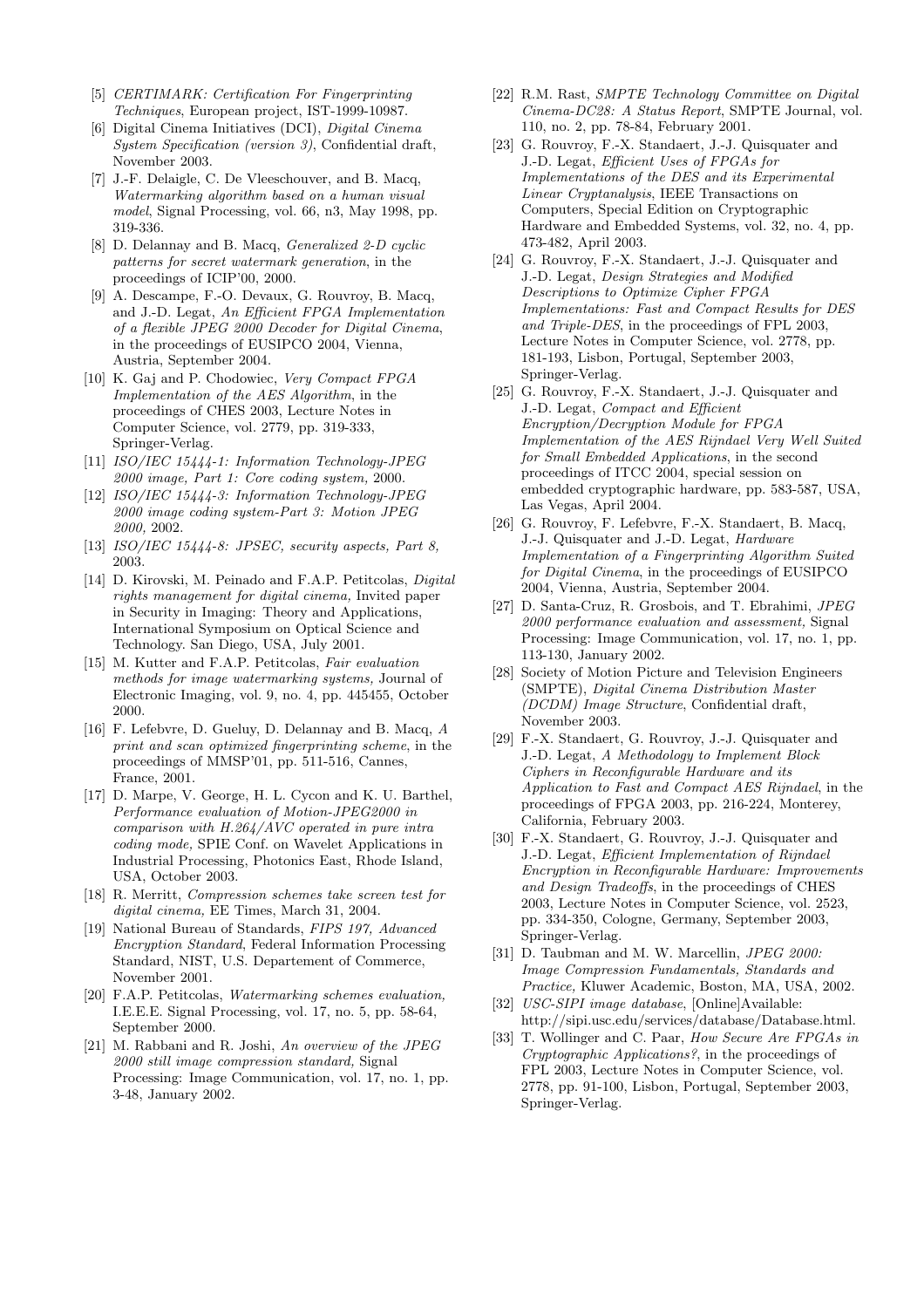- [34] Xilinx, Virtex-II<sup>®</sup> Field Programmable Gate Array Data Sheet, [Online] Available: http://www.xilinx.com.
- [35] Xilinx, Spartan-3 Field Programmable Gate Arrays Data Sheet, [Online] Available: http://www.xilinx.com.
- [36] W. Yu, R. Qiu and J. Fritts, Evaluation of Motion-JPEG2000 for Video Processing, Department of Computer Science, Washington University in St. Louis, Technical report, November, 2001, [Online] Available: http://citeseer.ist.psu.edu/yu01evaluation.html

# **APPENDIX**

# **A. ANALYSIS OF THE FINGERPRINTING ROBUSTNESS**

### **A.1 Deliberate Software Distortions**

To assess the robustness and performance of the used fingerprinting method, we test our algorithm with 40 real-world images taken from the USC-SIPI database [32].

For each of the 40 images, we embed a message with a range of six different forces (0.02,0.04,0.08,0.1,0.15,0.2). To evaluate the image processing degradation due to the fingerprinting insertion, we calculate the PSNR means for each modified image according to the force of the mark. Fig. 6 shows the resulting PSNR means. An empirical value of  $40$   $dB$  is a very good PSNR threshold to achieve a not too visible added template.



#### Figure 6: PSNR of 40 fingerprinted images regarding to the force of the mark

For each fingerprinted image, we consider four image processing attacks, generating  $40 \times 6 \times 4 = 960$  images, named processed images. The attacks are filtering (3x3 Gaussian filtering with standard deviation of 0.5), noise (salt and pepper) and compression (JPEG compression with 80% and 60% quality factor).

The robustness results are given in Tables 7, 8, 9 and 10. The term Extracted represents the number of processed images where the mark is correctly detected and extracted. Only detected represents the number of processed images where the mark is correctly detected but too many bits are lost in the payload to compute a correct extraction. Not detected represents the number of processed images where the mark is not detected and thus not extracted.

| Force         |    | 0.04 | 0.08 |  |  |
|---------------|----|------|------|--|--|
| Extracted     | 29 | 39   | 40   |  |  |
| Only detected |    |      |      |  |  |
| Not detected  |    |      |      |  |  |

#### Table 7: Gaussian attack

| Force         |  | .08 |  |  |
|---------------|--|-----|--|--|
| Extracted     |  |     |  |  |
| Only detected |  |     |  |  |
| Not detected  |  |     |  |  |

#### Table 8: Noise attack

| Force         |    | 0.04 | 0.08 |    | 0.15 |  |
|---------------|----|------|------|----|------|--|
| Extracted     | 30 | 39   |      | 40 |      |  |
| Only detected |    |      |      |    |      |  |
| Not detected  |    |      |      |    |      |  |

Table 9: JPEG attack, quality=80

| Force         |    | 0.04 |    |  |
|---------------|----|------|----|--|
| Extracted     | 26 | רפ   | 40 |  |
| Only detected |    |      |    |  |
| Not detected  |    |      |    |  |

#### Table 10: JPEG attack, quality=60

Attacks and PSNR figures provide a good illustration of the watermarking force (close to 0.06), necessary to obtain a good trade-off robustness/visibility of the fingerprint. Nevertheless, this robustness evaluation is not fair with the real piracy act based on illegal camcorder recording. In fact, our insertions scheme is perfect for affine transforms. Nevertheless, our scheme can suffer from projective transforms. A fair evaluation of robustness should be based on papers [15, 20].

### **A.2 Camera Captures of Projected Fixed Images**

Fig. 7 illustrates the major cinema piracy theft: the camcorder capture and duplication issues. Distortions occur in the pixel values and boundaries, and in the image geometry. The distortion of pixel values is caused by the luminance, contrast and chrominance variations. The distortion of pixel boundaries is due to the blurring of adjacent pixels. These are typical effects of projectors and camcorders, and cause perceptible changes of the visual quality to the illegal movie file. The geometric distortion of the movie comes from the shape of the theater screen and the position of the camcorder in the projection room.

In order to evaluate the proposed watermarking scheme, some tests have been performed with a projector where we intentionally limit the projective deformations. The pictures were projected using a flat screen with no deformation.